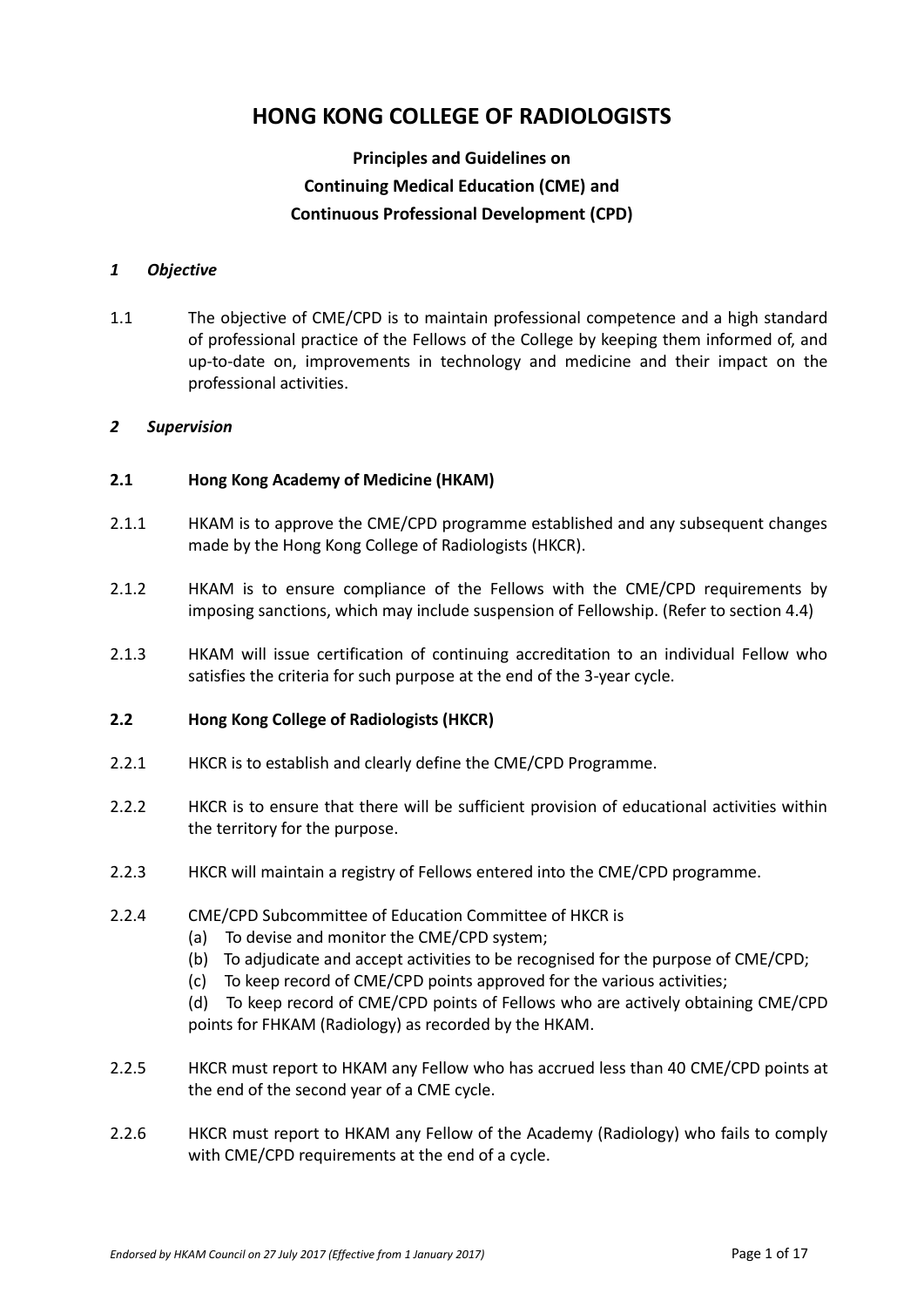#### *3 Registration and Fellows' Responsibility*

- 3.1 The date of commencement of the CME/CPD cycle of each Fellow will be recorded in the College registry.
- 3.2 Fellows are responsible to maintain the record of their CME/CPD activities with the standard log sheet.
- 3.3 At the end of each CME/CPD cycle year, Fellows have to submit a summary of their CME/CPD activities within one month (photocopy of the log sheet together with documentation e.g. certificate of attendance, if appropriate) to the CME/CPD Subcommittee.
- 3.4 Besides, Fellows must respond to calls for CME/CPD returns from the Academy / College, and submit all returns with required proof within the defined period of time.
- 3.5 If for any reason, Fellows are unable to submit sufficient points or documentation, it would be most helpful to the College CME/CPD Subcommittee if this reason could be explained in writing. This will increase the efficiency of the Subcommittee and enable a quicker response regarding remedial measures that may be suggested.
- 3.6 Fellows failing to submit return on time will be regarded as CME/CPD non-compliant. Subsequent request to review late submissions may be subjected to an administrative fee to be determined by the College.
- 3.7 All notices sent to the address last provided by a Fellow to the Academy/College will be deemed to have been received by that Fellow, and it is the responsibility of a Fellow to update the Academy/College of his contact address whenever it is changed.

#### *4 CME/CPD Programme*

#### **4.1 The Cycle**

- 4.1.1 A CME/CPD cycle (hereafter called 'cycle') consists of 3 years.
- 4.1.2 A CME/CPD cycle year starts on 1 January of each calendar year.
- 4.1.3 Fellows must fulfill requirements of the CME/CPD programme by the end of each cycle.
- 4.1.4 Fellows will commence their first cycle on the first day of the month immediately after admission as a Fellow to Hong Kong Academy of Medicine (Radiology) [(FHKAM (Radiology)] and the required CME/CPD points for the first cycle will be counted on pro-rata basis.
- 4.1.5 If the first cycle is shorter than 3 years:
	- i) normal capping on individual CME/CPD categories will still apply; but
	- ii) the minimum requirements of individual CME/CPD categories, if any, will be waived.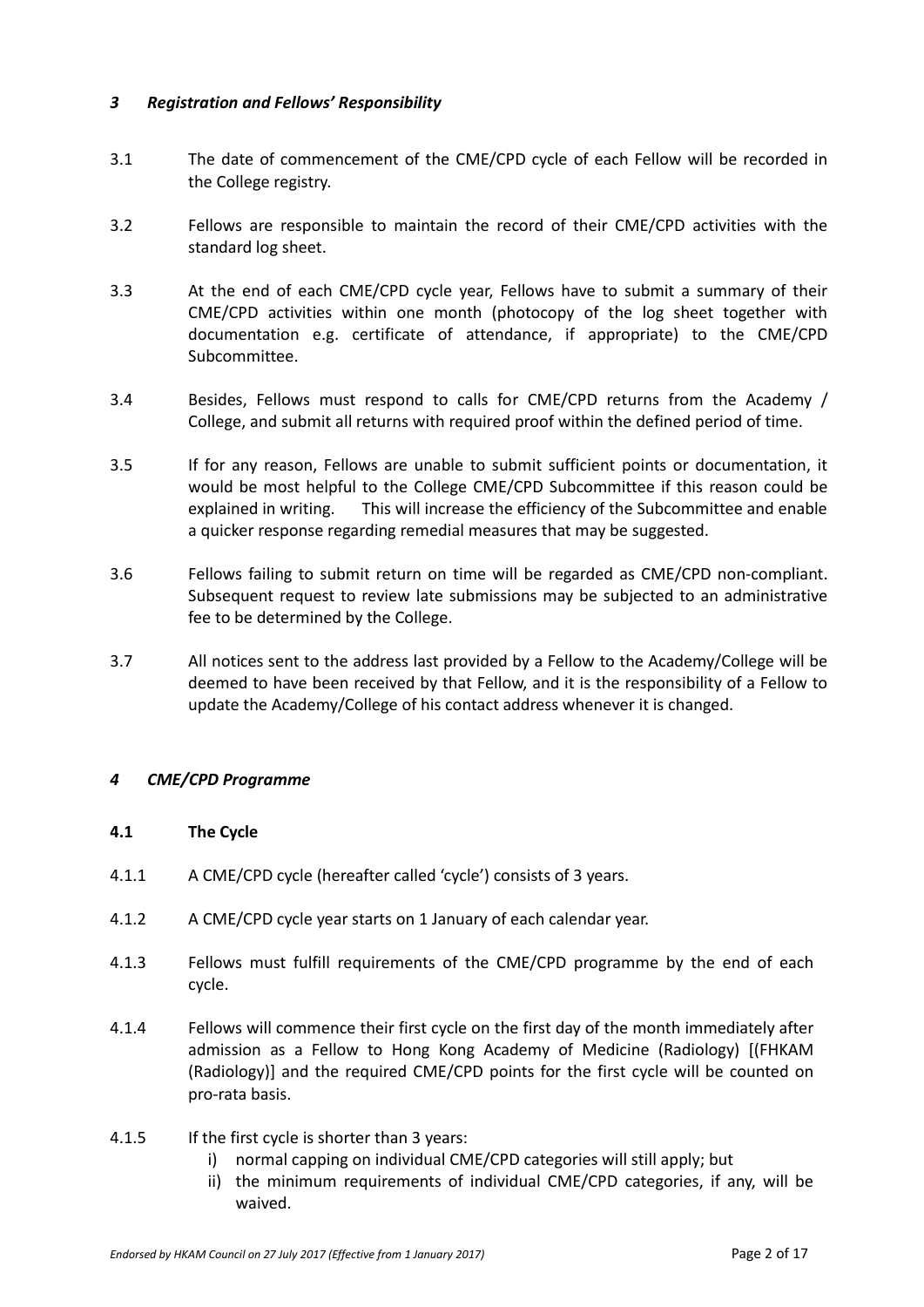4.1.6 Notwithstanding 4.1.5 above, if a doctor has been certified for Specialist Registration and already started a CME/CPD cycle prior to his admission as an Academy Fellow, there will be no change in this CME/CPD requirements of existing cycle.

#### **4.2 CME/CPD Points**

- 4.2.1 **Category A** CME/CPD point is accrued by audience participation, lectures and presentations in Formal College Approved Activities (FCAA) as well as research protocol, publications, postgraduate qualification, journal clubs, clinical-radiological and clinical conferences, quality assurance and audit activities, and self study relating to Radiology, Clinical Oncology or Nuclear Medicine.
- 4.2.2 **Category B** CME/CPD point is accrued by attending CME/CPD activities not considered by the CME/CPD Subcommittee to be directly related to Radiology, Clinical Oncology or Nuclear Medicine but which would be valued in updating and broadening Fellows' medical knowledge.
- 4.2.3 Audience participation as an attendee in FCAA would fall into the **Passive Category.**
- 4.2.4 CME/CPD activities other than audience participation as an attendee in FCAA would be classified as **Active Category**.
- 4.2.5 Those have already scored points from Active participation could not score additional points from Passive participation.

#### **4.3 CME/CPD Requirements**

- 4.3.1 The minimum CME/CPD requirement is **90** CME/CPD points in a **3-year** cycle*,* of which not more than 30 Category B CME/CPD points can be counted.
- 4.3.2 A minimum of 10 CME/CPD points is recommended within any single year.
- 4.3.3 In the event that a Fellow has accrued less than 40 CME/CPD points at the end of the second year of a cycle, HKAM will issue a letter of reminder.
- 4.3.4 No more than 75 points can be awarded for passive participation in a cycle. The minimum of **15 (Active)** CME/CPD points is required.
- 4.3.5 Participation in non-medical professional development activities that may facilitate the practice of Fellows, e.g. Knowledge and skills relating to relevant laws, information technology, clinic management and interpersonal communications, may be accepted as a form of CME/CPD. No more than 5 points can be obtained from activities in this category in a cycle.
- 4.3.6 It is strongly recommended that Fellows should maintain a balanced CME/CPD profile with a mix of different activities, including 5 points in a cycle from activities in category 4.5.15 in order to capture the full benefit of different types of CME/CPD activities.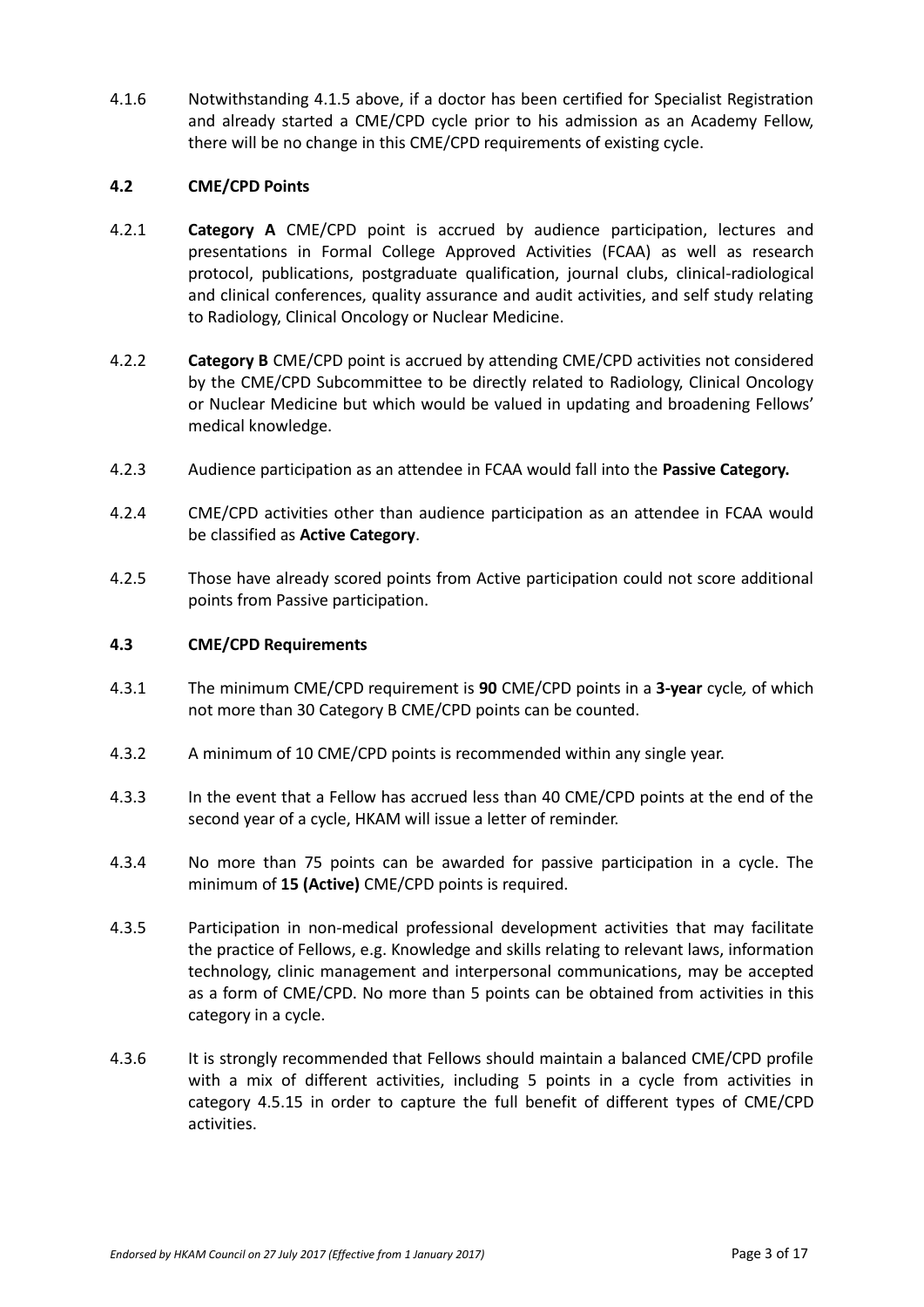#### **4.4 Failure to comply with the CME/CPD requirements**

- 4.4.1 Remediable non-compliance
- 4.4.1.1 For a 3-year cycle, Fellows must have achieved (a) at least 2/3 of the required number of points within a cycle or (b) be certified to have suffered from a medical condition that the Council of HKCR considers as a reasonable cause for non-compliance.
- 4.4.1.2 These Fellows must engage in a remedial programme to make up for the deficiency.
- 4.4.1.3 The reasons for non-compliance and the remedial CME /CPD programme must be endorsed by the Education Committee of HKCR and the Education Committee and Council of HKAM.
- 4.4.1.4 The remedial programme must be finished within the time specified by the College. In any case, the remedial programme must be finished within 12 months from the completion of the previous CME/CPD cycle.
- 4.4.1.5 The next CME/CPD cycle of these Fellows shall follow immediately after the previous cycle without any break. In other words, these Fellows will have to undergo normal and remedial CME/CPD at the same time.
- 4.4.2 Not remediable non-compliance
- 4.4.2.1 HKAM will inform the Medical Council of those Fellows who have not fulfilled CME /CPD requirements.
- 4.4.2.2 Upon reviewing each case, a recommendation for termination of the Fellowship of the Hong Kong Academy of Medicine may be made.
- 4.4.2.3 Reinstatement of Academy Fellowship shall be (a) at the discretion of the Academy Council, and (b) upon payment of prevailing fees as determined by the Academy, and (c) subjected to any other requirements of the Academy.
- 4.4.3 Exemption: Fellows belonging to the following are exempted from CME/CPD.
- 4.4.3.1 Fellows having formally submitted written declaration to the College that he/she has retired from active clinical practice in and outside Hong Kong; OR
- 4.4.3.2 Fellows suffering from acute/prolonged disability, and not in active practice; OR
- 4.4.3.3 Fellows who have ceased to obtain a practicing certificate from the Medical Council of Hong Kong.
- **4.5 Guidelines for Approval of CME/CPD Points** [Also refer to Appendix A for the Summary of Approved Active CME/CPD Activities and Appendix B for Procedures of CME/CPD Accreditation.]
- 4.5.1 Formal College Approved Activities (FCAA) organised under the auspices of, or recognised by, the Hong Kong College of Radiologists, viz. Annual Scientific Meeting, Seminars, Scientific Lectures and other recognised activities.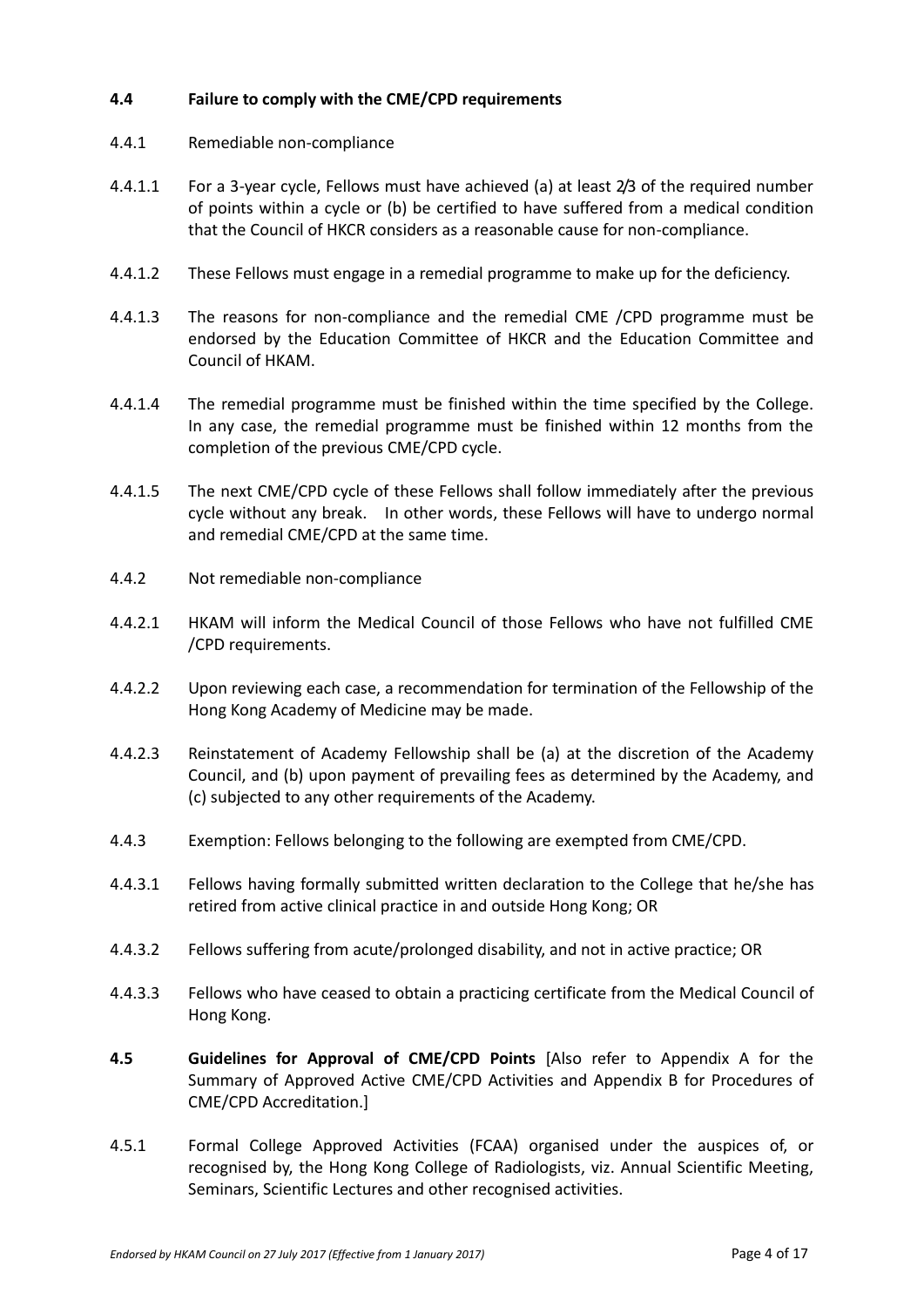*One hour of lecture/seminar counts as one Category A CME*/CPD *point with no more than 75 points can be awarded for passive participation in a cycle. (Maximum points for individual function may apply)*

*1 Category A (Active) CME/CPD point per hour of accredited activities up to a maximum of 15 points per cycle for the chairperson(s) of the meeting. (Refer to Appendix A)*

*NO additional points for passive participation could be scored if those have already scored point from chairing the meeting.*

4.5.2 FCAA recognised for CME/CPD purposes by the international or national organisations of Radiology / Clinical Oncology / Nuclear Medicine.

> *Points accredited by overseas organisations are accredited as Category A CME*/CPD *points to such activities with no more than 75 points can be awarded for passive participation in a cycle. (Maximum points for individual function may apply)*

> *1 Category A (Active) CME/CPD point per hour of accredited activities up to a maximum of 15 points per cycle for the chairperson(s) of the meeting. (Refer to Appendix A)*

> *NO additional points for passive participation could be scored if those have already scored point from chairing the meeting.*

4.5.3 Other overseas Radiology / Clinical Oncology / Nuclear Medicine meeting which is NOT on the pre-approved list of recognised activities.

> *Category A CME*/CPD *points will only be awarded on an individual basis upon proper formal application with no more than 75 points can be awarded for passive participation in a cycle.*

4.5.4 Educational activities organised by Hong Kong Academy of Medicine, other Colleges of the Hong Kong Academy of Medicine, or professional organisations of Hong Kong or overseas.

> *Category A or Category B CME*/CPD *points will be accredited as determined by the CME/CPD Subcommittee. No more than 75 points can be awarded for passive participation in a cycle.*

4.5.5 Clinico-radiological conferences, Case Management Meetings, Grand Rounds

Multidisciplinary patient management related activities with a) regular schedule, b) involving two or more Specialties and c) three or more Specialists, can be submitted to CME/CPD Subcommittee for prior approval

*1 Category A (Passive) CME/CPD point per hour of accredited activities up to a maximum of 10 points per cycle for passive participation.*

*1 Category A (Active) CME/CPD point per hour of accredited activities up to a*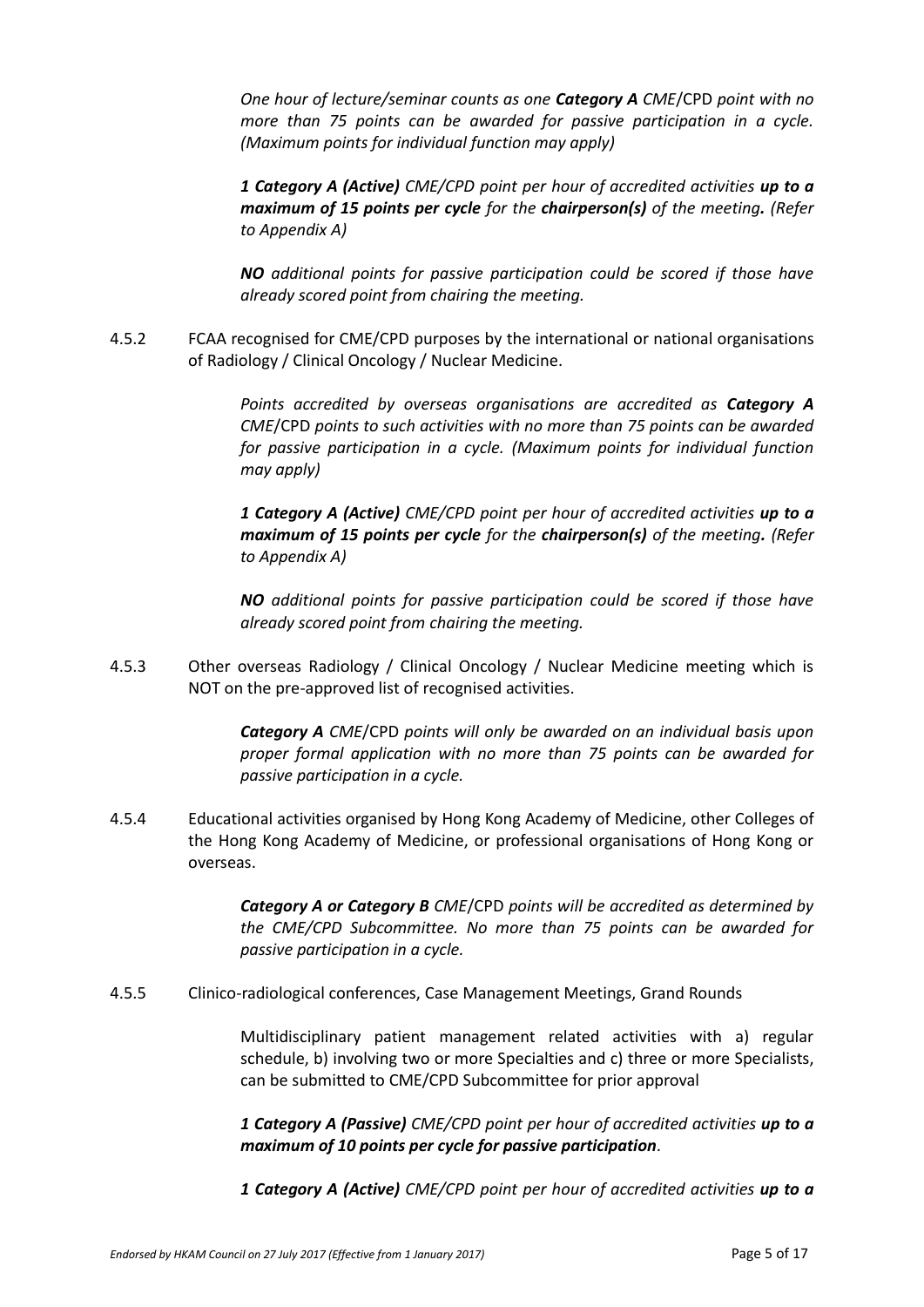*maximum of 15 points per cycle, provided that only ONE chairperson could be awarded for each meeting. (Refer to Appendix A)*

*NO additional points for passive participation could be scored if those have already scored point from chairing the meeting.*

4.5.6 Lecturer or Tutor in Radiology, Clinical Oncology, Nuclear Medicine and related topics in CME/CPD courses organised by the academic Colleges and other professional bodies.

> *5 Category A (Active) CME*/CPD *points per lecture/tutorial up to a maximum of 60 points per cycle. (Certain conditions apply and please refer to Appendix A.)*

4.5.7 Publications and Presentations

Only publications/presentations related to Radiology / Clinical Oncology / Nuclear Medicine, including those on Quality Assurance and Clinical Audit shall count for **Category A (Active)** CME/CPD points.

A publication shall accrue points at the time the material is published. A presentation shall accrue points at the time the presentation is delivered.

*4.5.7.1* Publications:

| Papers in Index Medicus listed journals          | 10 points |
|--------------------------------------------------|-----------|
| Papers in the official journals of HKAM and HKCR | 10 points |
| Case of the Month in the Academy/College Website | 3 points  |

No other publication will be awarded any CME/CPD points unless prior application has been submitted to the CME/CPD Subcommittee not later than one month after the end of cycle year. An assessment fee may be charged payable to the College subject to the decision of the CME/CPD Subcommittee. 5 Category A points will be accredited for each paper in non-Index Medicus listed journals.

*4.5.7.2* Presentations at recognised conferences/meetings:

| Invited speaker, each presentation                 | 5 points |
|----------------------------------------------------|----------|
| Proffered paper accepted and presented, each paper | 5 points |
| Proffered poster, each poster                      | 3 points |

4.5.7.3 For publications and presentations, the first 3 authors get the full points while the other authors will get half the points.

> *Category A (Active) CME*/CPD *points accredited to publications and presentations up to a maximum of 60 points per cycle. (Certain conditions apply and please refer to Appendix A.)*

> *NO additional points for passive participation could be scored if those have already scored point from presentations at the recognized conferences/meetings.*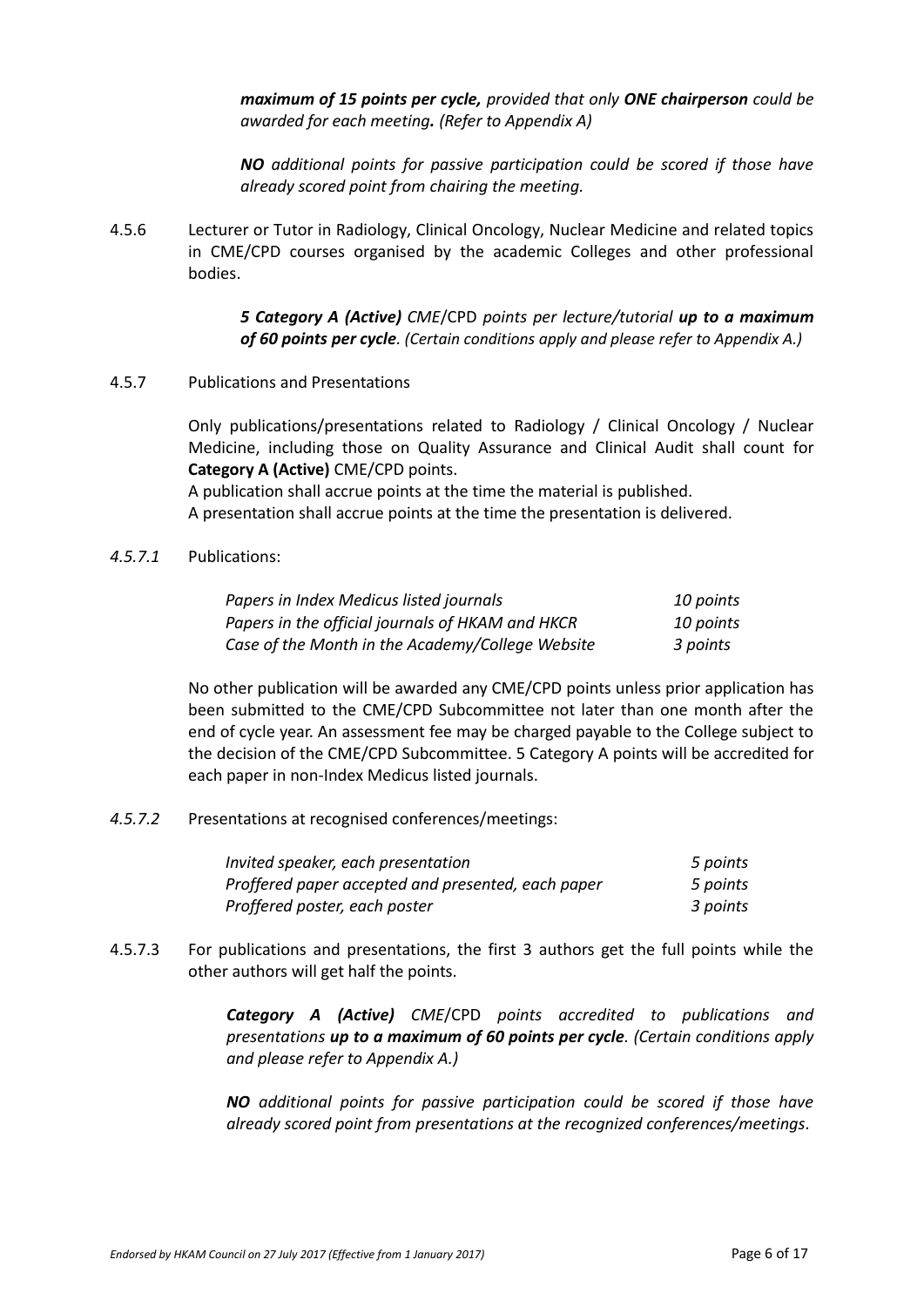#### 4.5.8 Research Protocols

Submission of a research protocol that has been approved by the Research Ethics Committee or Institute Review Board of the hospital / institution at which the study will be conducted.

For research protocols, the principal investigator(s) get the full points while the co investigators will get half the points.

*3 Category A (Active) CME/CPD points per submission up to a maximum of 60 points per cycle. (Certain conditions apply and please refer to Appendix A.)*

#### 4.5.9 Postgraduate Qualification

Completion of postgraduate degree directly related to Radiology, Clinical Oncology or Nuclear Medicine.

*10 Category A (Active) CME/CPD points per qualification up to a maximum of 45 points per cycle. (Certain conditions apply and please refer to Appendix A)*

#### 4.5.10 Self Study

Participation in the following items in Radiology / Clinical Oncology / Nuclear Medicine can be accredited:

- *(a) Articles of journals*
- *(b) Videotapes / multimedia teaching material*
- *(c) A monograph or chapter of a book*
- *(d) Web based CME/CPD programmes*

*1 CME/CPD point per article or video* will be awarded upon submission of: (i) an original summary of no less than 100 words. This should contain the Fellow's own interpretation of the article/video and its relevance to one's clinical practice. A duplicate or extract from part of the article/video or its abstract is not considered an original summary for this purpose. Or (ii) reply to multiple choice questions related to the contents of the article. Completion of MCQ with >50% of the questions being correct or other assessment programme from printed journals or electronic sources.

For the articles in Index Medicus listed journals and the journals published by HKCR or web based CME/CPD programmes at pre-approved list of recognised overseas activities, Fellows have to keep their own record of CME/CPD activities with the log sheet provided and submit with documentation to the CME/CPD Subcommittee yearly for record.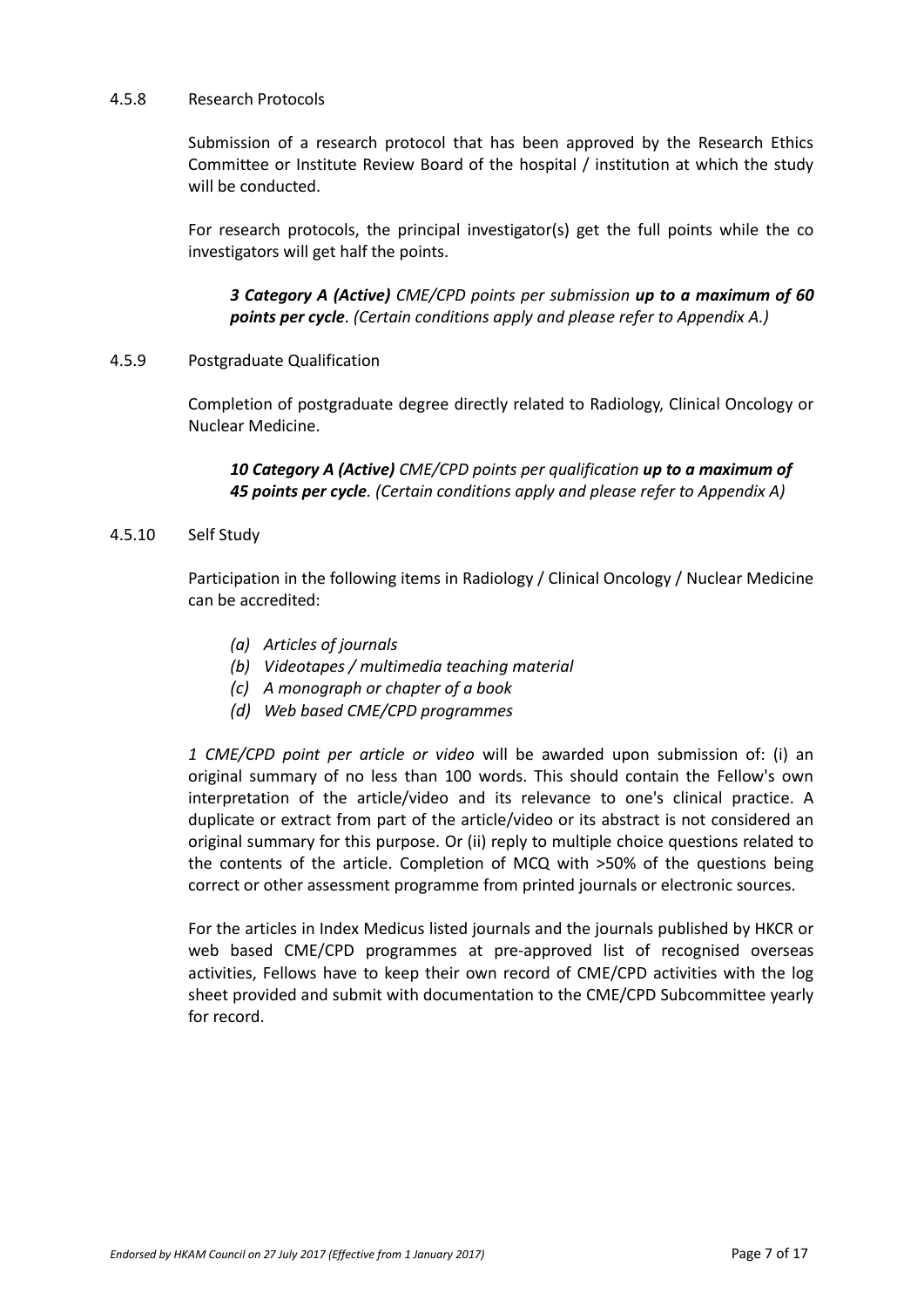For other self study relating to Radiology, Clinical Oncology and Nuclear Medicine, viz. articles in non-Index Medicus listed journals, videotapes / multimedia teaching material, a monograph or chapter of a book, web based CME/CPD programmes which are NOT on the pre-approved list of recognised activities, prior application for approval have to be obtained from the HKCR at least two months before the start of the self study, and the assessment period will take at least one month. CME/CPD points shall be accrued at the time the result is confirmed. An assessment fee (i.e. \$1,000 per article) will be required for each submission. And the submission of self study materials will be assessed upon payment of such fee payable to the College.

Those that have already scored points from passive participation could not score additional points by completion of the quiz associated with the presentation.

*Category A (Active) CME*/CPD *points accredited to self study up to a maximum of 45 points per cycle. (Certain conditions apply and please refer to Appendix A.)*

4.5.11 Editing or refereeing a paper in a recognized peer-reviewed journal or assessing grant applications

> For the edited/refereed papers in Index Medicus listed journals and the journals published by HKCR, Fellows have to keep their own record of CME/CPD activities with the log sheet provided and submit with documentation to the CME/CPD Subcommittee yearly for record.

> No other edited/refereed papers will be awarded any CME/CPD points unless prior application has been submitted to the CME/CPD Subcommittee not later than one month after the end of cycle year. An assessment fee may be charged payable to the College subject to the decision of the CME/CPD Subcommittee.

> For assessing grant applications, prior application for approval has to be obtained from the CME/CPD Subcommittee not later than one month after the end of cycle year.

*3 Category A (Active) CME/CPD point per original article up to a maximum of 15 points per cycle. (Refer to Appendix A)*

*2 Category A (Active) CME/CPD points per case report / research project / grant application up to a maximum of 15 points per cycle. (Refer to Appendix A)*

#### 4.5.12 Local/Overseas Hands-on Clinical Attachment Programme

Local/Overseas hands-on clinical attachment programme to accredited training units of the appropriate specialty is accepted as a form of CME/CPD to enhance / refresh the knowledge and skills of a Fellow in a specified area, or to enable the Fellow to learn new knowledge skills. Clear learning objectives have to be defined in such attachment programmes, and the programme usually should be over a continuous period lasting one week or longer. Regular weekly attachment over a longer period can also be considered. The normal rotation of duties, or posting changes are not regarded as attachment.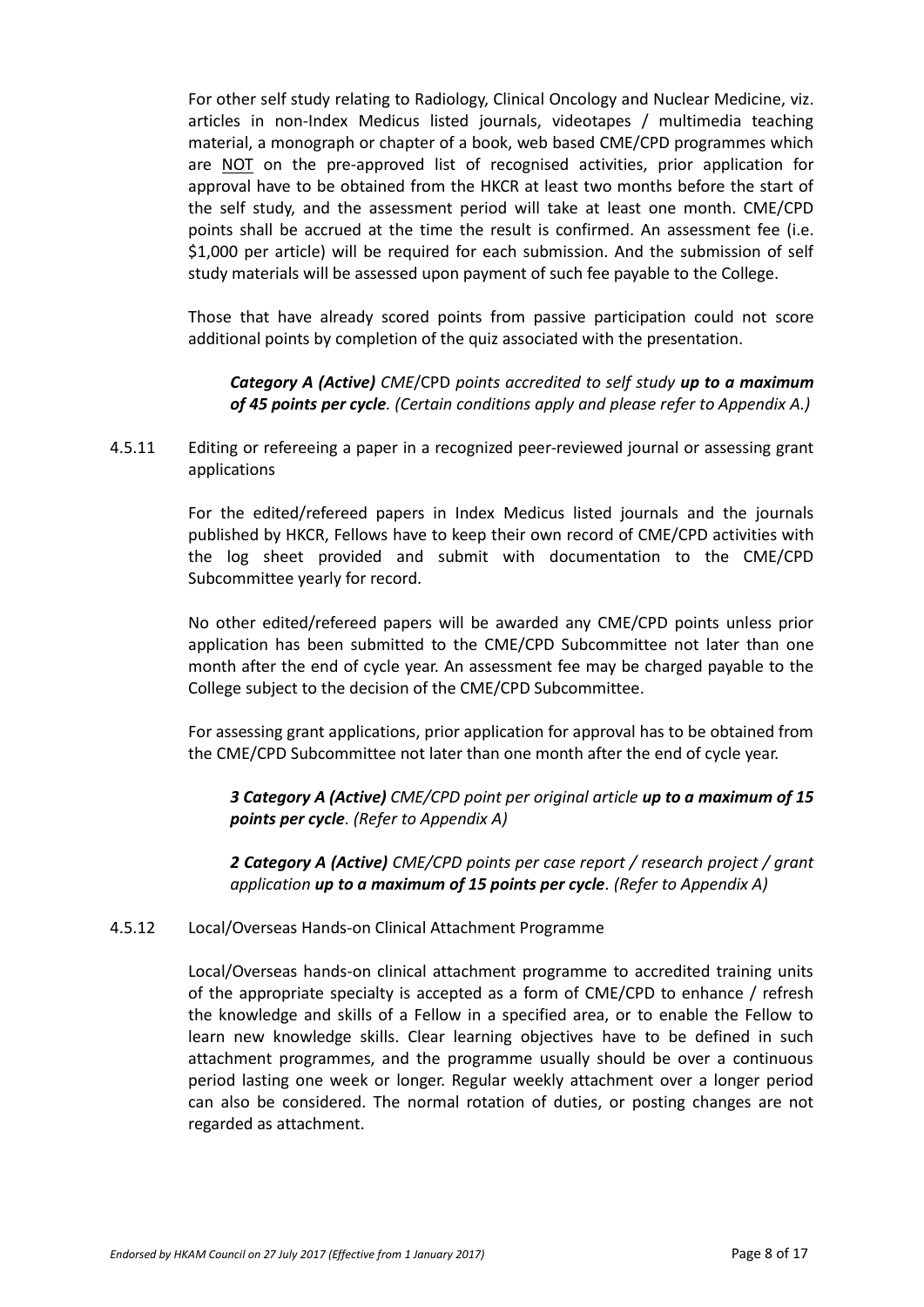*3 (Active) CME/CPD points per day up to a maximum of 45 points per cycle. (Maximum points for individual programme may apply) (Certain conditions apply and please refer to Appendix A.)*

#### 4.5.13 Conducting Examinations

*10 Category A (Active) CME/CPD points per examination up to a maximum of 15 points per cycle for the examiner(s) in College / specialist examinations. (Refer to Appendix A)*

*3 Category A (Active) CME/CPD points per examination up to a maximum of 15 points per cycle for setting the examinations questions. (Refer to Appendix A)*

#### 4.5.14 Development of New Technologies or Services

Submission of a project action plan for development of new technologies or services at which the project will be conducted. The CME/CPD Subcommittee reserves the right to request a progress report for the project.

For development of new technologies or services, the first 3 investigator(s) get the full points while the other investigators will get half the points.

*5 (Active) CME/CPD points per activity up to a maximum of 15 points per cycle. (Refer to Appendix A)*

#### 4.5.15 Practice Assessment and Quality Assurance Activities

College approved quality assurance and audit activities, such as clinical/surgical review and audit, clinical governance, peer review of operative practice, activities that examine and evaluate the clinical care of patients.

For clinical audit or peer review activities that involve systematic assessment and evaluation of patient care (with a clearly defined topic, involves data collection and analysis, making recommendations for changes and a presentation of the findings), **3 (Active)** CME/CPD points per activity **up to a maximum of 15 points per cycle**. *(Refer to Appendix A)*

For presentations including case conference and morbidity and mortality meeting where an interesting or sentinel case is presented, **1 (Active)** CME/CPD point per activity for the **presenter/facilitator** of the meeting **up to a maximum of 15 points per cycle**. Other participants would have **1 (Passive)** CME/CPD point per activity **up to a maximum of 10 points per cycle.** At least 3 Specialists have to be present. One or more departments can be involved. *(Refer to Appendix A)*

#### 4.5.16 Postgraduate Teaching

*1 Category A (Active) CME/CPD points per hour of lecture up to a maximum of 5 points per cycle for the trainer(s) in the structured training courses in Radiology / Clinical Oncology / Nuclear Medicine organized by Hong Kong College of Radiologists for radiology trainees. (Refer to Appendix A)*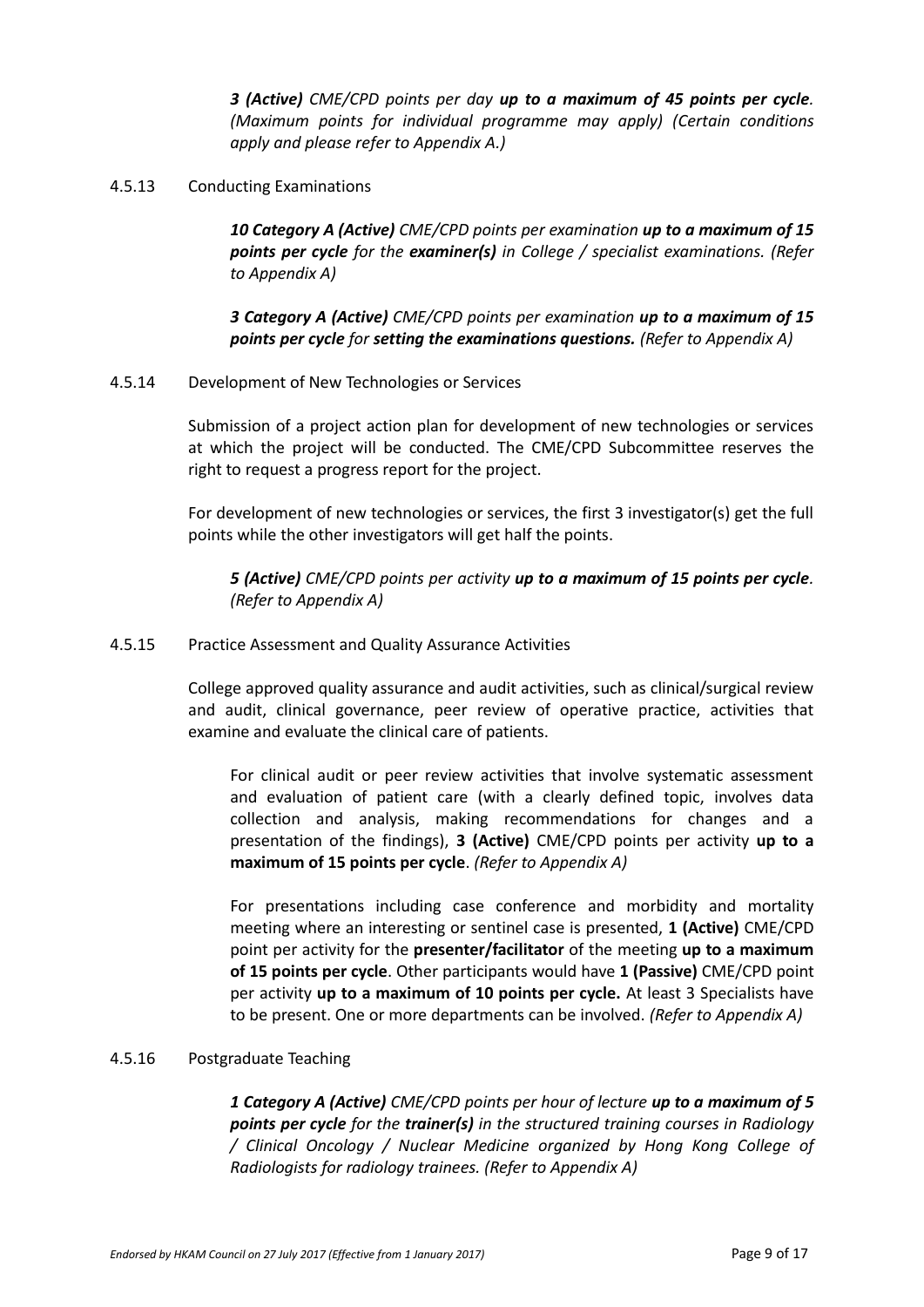#### 4.5.17 Other College Activities

(a) Preparation of materials for self-study CME/CPD activities

*CME/CPD points as determined by the CME/CPD Subcommittee*

(b) Any other activities specifically approved by the College for CME/CPD purpose.

*CME/CPD points as determined by the CME/CPD Subcommittee* 

#### **4.6 Activities which do not attract CME/CPD points**

- 4.6.1 Lecturing to participants who are not eligible for CME/CPD credits, e.g. undergraduate teaching, GP and non-specialist CME programme.
- 4.6.2 Post-graduate teaching other than those specified in 4.5.16 or those already counted under active participation in FCAA.
- 4.6.3 Service on committees or working parties, of Hospital Authority, hospital, university, Academy or College.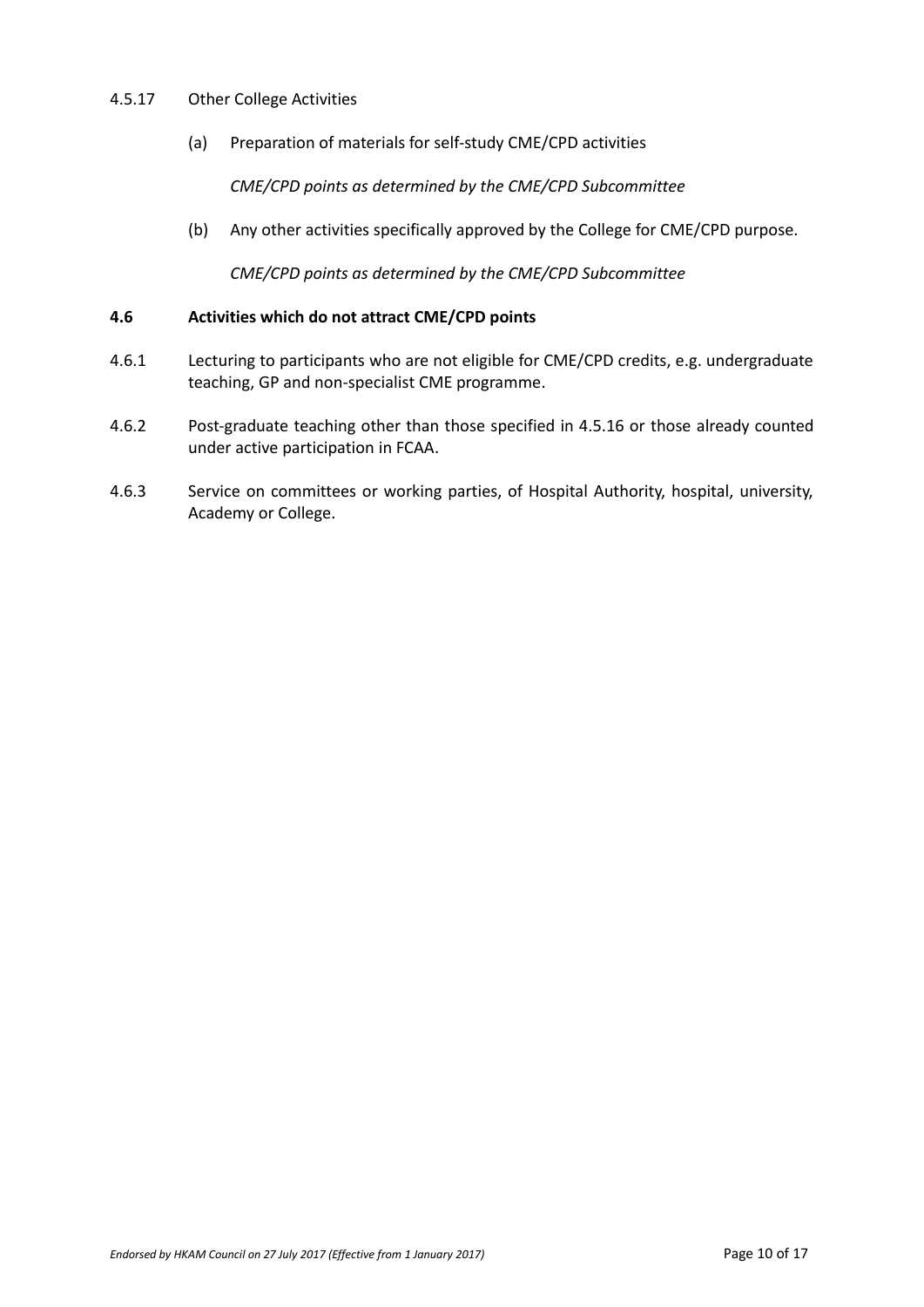| Group        | <b>Activities</b>                                                                                                                                                                     | <b>Number of Active CME/CPD points</b>                                                                                                                                                                                                                                      | Limits              |
|--------------|---------------------------------------------------------------------------------------------------------------------------------------------------------------------------------------|-----------------------------------------------------------------------------------------------------------------------------------------------------------------------------------------------------------------------------------------------------------------------------|---------------------|
|              | Development of New Technologies<br>or Services                                                                                                                                        | 5 points per activity<br>(Refer Section 4.5.14)                                                                                                                                                                                                                             |                     |
|              | Practice Assessment and Quality                                                                                                                                                       | 3 points per activity                                                                                                                                                                                                                                                       | 15 points per cycle |
|              | <b>Assurance Activities</b>                                                                                                                                                           | (Refer Section 4.5.15)                                                                                                                                                                                                                                                      |                     |
| $\mathbf{I}$ | Chairing at:<br>Formal College Approved<br>1.<br>Activities (FCAA)<br>Clinico-radiological<br>2.<br>conferences<br><b>Case Management Meetings</b><br>3.<br><b>Grand Rounds</b><br>4. | 1 point per hour<br>of the meeting<br>provided that NO additional points<br>for passive participation could be<br>scored if those have already scored<br>point from chairing at the meeting<br>(Refer Sections 4.5.1, 4.5.2 & 4.5.5)                                        | 15 points per cycle |
|              | Presenter / Facilitator at the case<br>conference and morbidity and<br>mortality meeting where an<br>interesting or sentinel case is<br>presented                                     | 1 point per activity for the<br>presenter/facilitator of the meeting<br>provided that NO additional points<br>for passive participation could be<br>scored if those have already scored<br>point from presenting / facilitating<br>at the meeting<br>(Refer Section 4.5.15) |                     |
| Ш            | Conducting Examinations -<br><b>Examiners for College Examinations</b>                                                                                                                | 10 points per examination<br>(Refer Section 4.5.13)                                                                                                                                                                                                                         |                     |
|              | Conducting Examinations - Setting<br><b>Examination Questions</b>                                                                                                                     | 3 points per examination<br>(Refer Section 4.5.13)                                                                                                                                                                                                                          | 15 points per cycle |
| IV           | Trainer in College's structured<br>training courses                                                                                                                                   | 1 point per hour of lecture<br>(Refer Section 4.5.16)                                                                                                                                                                                                                       | 5 points per cycle  |
| $\vee$       | Lecturer or Tutor in CME/CPD<br>courses                                                                                                                                               | 5 points per lecture/tutorial<br>(Refer Section 4.5.6)                                                                                                                                                                                                                      |                     |
|              | Delivering lectures, proffered<br>paper & poster presentations at<br><b>FCAA</b>                                                                                                      | 5 points per lecture / presentation<br>(Refer Section 4.5.7)                                                                                                                                                                                                                | 60 points per cycle |
|              | Publications                                                                                                                                                                          | (Refer Section 4.5.7)                                                                                                                                                                                                                                                       |                     |
|              | <b>Research Protocols</b>                                                                                                                                                             | 3 points per submission<br>(Refer Section 4.5.8)                                                                                                                                                                                                                            |                     |
| VI           | Postgraduate Qualification                                                                                                                                                            | 10 points per qualification<br>(Refer Section 4.5.9)                                                                                                                                                                                                                        |                     |
|              | Self Study                                                                                                                                                                            | 1 point per article or video<br>(Refer Section 4.5.10)                                                                                                                                                                                                                      | 45 points per cycle |
|              | Local/Overseas Hands-on Clinical<br>Attachment Programme                                                                                                                              | 3 points per day<br>(Refer Section 4.5.12)                                                                                                                                                                                                                                  |                     |
| VII          | Editing a paper for a peer-reviewed<br>journal                                                                                                                                        | 3 points per original article and 2<br>points per case report / research                                                                                                                                                                                                    |                     |
|              | <b>Refereeing Publications</b>                                                                                                                                                        | project / grant application<br>(Refer Section 4.5.11)                                                                                                                                                                                                                       | 15 points per cycle |
|              | <b>Assessing Grant Applications</b>                                                                                                                                                   |                                                                                                                                                                                                                                                                             |                     |

## **Appendix A: Summary of Approved Active CME/CPD Activities**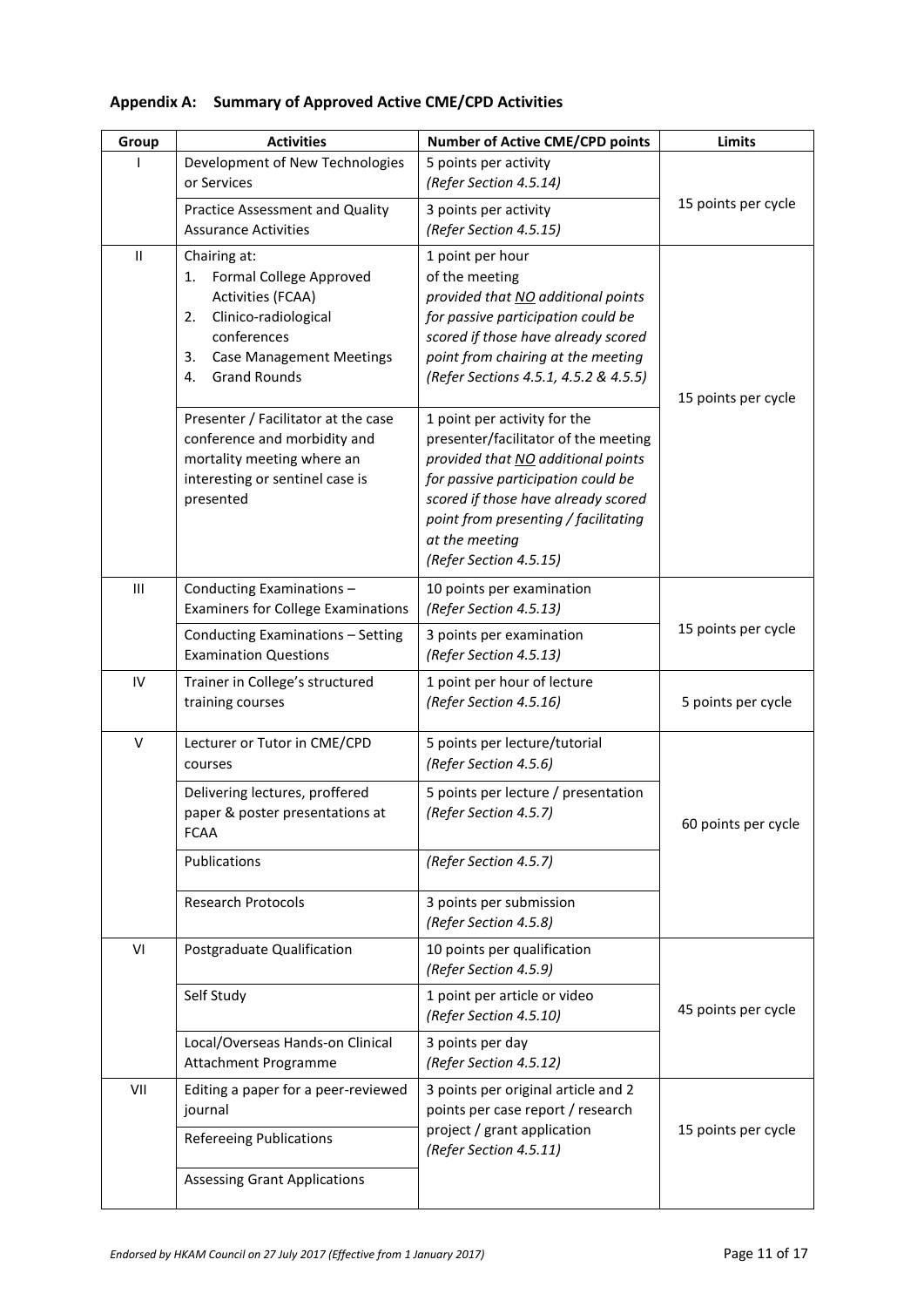### **Appendix B: Procedures of CME/CPD Accreditation**

| <b>Activities</b>                                                                                                                                                                                                | <b>Procedures</b>                                                                                                                                                                                                                                                                                                                                                                                                                                                                                            |
|------------------------------------------------------------------------------------------------------------------------------------------------------------------------------------------------------------------|--------------------------------------------------------------------------------------------------------------------------------------------------------------------------------------------------------------------------------------------------------------------------------------------------------------------------------------------------------------------------------------------------------------------------------------------------------------------------------------------------------------|
| FCAA activities organised under the auspices of, or<br>recognised by, the Hong Kong College of Radiologists, viz.<br>Annual Scientific Meeting, Seminars, Scientific Lectures<br>and other recognised activities | Organiser - to apply 2 weeks in advance and submit detailed programme for<br>assessment. Organiser to include information on CME/CPD points associated with the<br>activities in their publicity materials<br>Fellows – NO need to apply; just record the attendance for active/passive participation<br>in the meeting, either via electronically or signing-in                                                                                                                                             |
| FCAA recognised for CME/CPD purpose by the<br>international/national organisations of radiology/<br>oncology/ nuclear medicine                                                                                   | College will publish a pre-approved list of recognised overseas activities for CME/CPD<br>purpose<br>Fellows to keep their own record of CME/CPD activities with the log sheet provided and<br>submit to the CME/CPD Subcommittee yearly for record<br>Fellows are required to indicate clearly for the number of Active/Passive CME/CPD<br>points (if any) to be accrued for the meeting<br>Documentation of attendance of activity such as Certificate of Attendance and detailed<br>programme is required |
| Other overseas Radiology / Clinical Oncology / Nuclear<br>$\bullet$<br>Medicine meeting which is NOT on the pre-approved list<br>of recognised activities                                                        | Application of the activities should be submitted together with proper documentation 2<br>weeks prior to the dates of the activities<br>Detailed programme should be submitted with application form for assessment<br>CME/CPD points will be awarded upon documentation of attendance of activity such as<br>Certificate of Attendance provided to the College<br>Complete the application form for Local/Overseas Educational Activities                                                                   |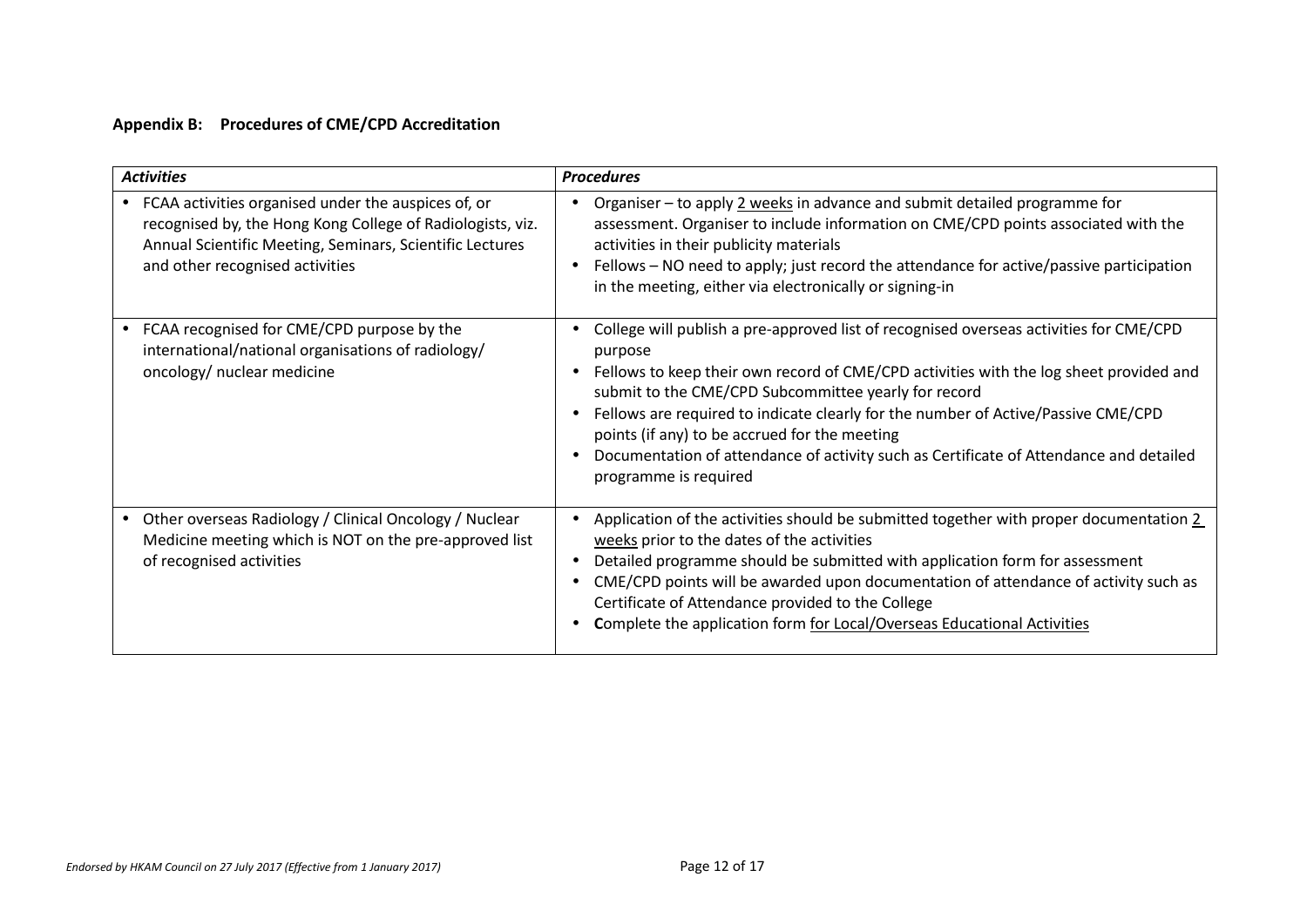| <b>Activities</b>                                                                                                                                                                         | <b>Procedures</b>                                                                                                                                                                                                                                                                                                                                                                                                                                                                                                                                                                                                                                                                                                                                                                               |
|-------------------------------------------------------------------------------------------------------------------------------------------------------------------------------------------|-------------------------------------------------------------------------------------------------------------------------------------------------------------------------------------------------------------------------------------------------------------------------------------------------------------------------------------------------------------------------------------------------------------------------------------------------------------------------------------------------------------------------------------------------------------------------------------------------------------------------------------------------------------------------------------------------------------------------------------------------------------------------------------------------|
| • Educational activities organised by Hong Kong Academy<br>of Medicine, other Colleges of the Hong Kong Academy of<br>Medicine, or professional organizations of Hong Kong or<br>overseas | Organiser - to apply 2 weeks in advance and submit detailed programme for<br>$\bullet$<br>assessment. Organiser to include information on CME/CPD points associated with the<br>activities in their publicity materials.<br>Fellows - NO need to apply; just record the attendance in the meeting, either via<br>electronically or signing-in<br>Organiser has not applied - Fellow to apply with detailed programme at least 2 weeks in<br>$\bullet$<br>advance if the applicant wishes to be guaranteed of the CME/CPD judgement as to the<br>suitability of the meeting. CME/CPD points will be awarded upon documentation of<br>attendance of activity such as Certificate of Attendance provided to the College<br>Complete the application form for Local/Overseas Educational Activities |
| Clinico-radiological conferences, Case Management<br>Meetings, Grand Rounds                                                                                                               | Organiser - to apply 2 weeks in advance and submit detailed programme for<br>assessment.<br>Need to satisfy all of the following criteria:<br>$\bullet$<br>a) regular schedule<br>b) two or more Specialties present<br>c) three or more Specialists present<br>Fellows - NO need to apply; just record the attendance for active/passive participation<br>in the meeting, either via electronically or signing-in                                                                                                                                                                                                                                                                                                                                                                              |
| Lecturer or Tutor in Radiology, Clinical Oncology, Nuclear<br>Medicine and related topics in CME/CPD courses<br>organised by the academic Colleges and other<br>professional bodies       | For courses organised by the pre-approved list of International Academic Bodies or local<br>courses with pre-approved CME/CPD points accredited by HKCR, Fellows to keep their<br>own record of CME/CPD activities with the log sheet provided and submit to the<br>CME/CPD Subcommittee yearly for record<br>Documentation of letter of invitation and detailed programme is required<br>Other courses, application should be submitted together with proper documentation 2<br>weeks prior to the dates of the activities<br>Documentation of letter of invitation and detailed programme should be submitted with<br>$\bullet$<br>application form for assessment<br>Complete the application form for Local/Overseas Educational Activities                                                 |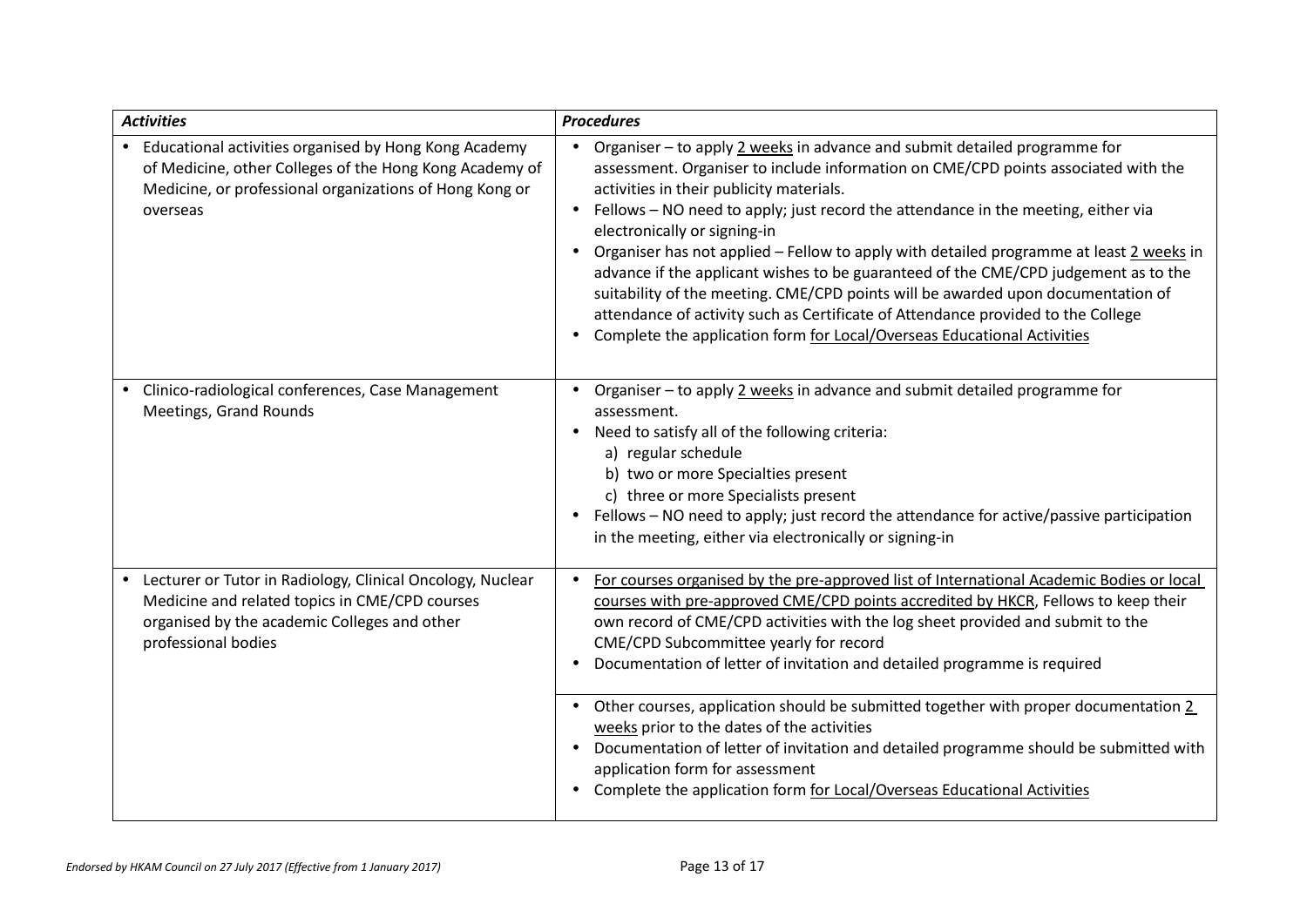| <b>Activities</b>                                                                                                                                                                    | <b>Procedures</b>                                                                                                                                                                                                                                                                                                                                                                                                                                                                                                                                                                                          |
|--------------------------------------------------------------------------------------------------------------------------------------------------------------------------------------|------------------------------------------------------------------------------------------------------------------------------------------------------------------------------------------------------------------------------------------------------------------------------------------------------------------------------------------------------------------------------------------------------------------------------------------------------------------------------------------------------------------------------------------------------------------------------------------------------------|
| • Publications, viz. original paper in Index Medicus listed<br>journals, papers in the official journals of HKAM and<br>HKCR and Case of the Month in the Academy/College<br>Website | Fellows to keep their own record of CME/CPD activities with the log sheet provided and<br>submit to the CME/CPD Subcommittee yearly for record<br>Copy front page of the publications bearing the name of the authors and the title of the<br>$\bullet$<br>article to be submitted with the log sheet<br>CME/CPD points will be awarded upon necessary evidence provided to the College                                                                                                                                                                                                                    |
| <b>Other Publications</b><br>$\bullet$                                                                                                                                               | Application should be submitted not later than one month after the end of cycle year<br>$\bullet$<br>Copy of the publication bearing the name of the authors and the title of the publication<br>to be submitted with the application form<br>Complete the application form for Publications, Editing/Refereeing Publications & Self<br>$\bullet$<br>Study<br>An assessment fee of \$1,000 per published material may be charged payable to the<br>$\bullet$<br>College and to be submitted with the application form; the assessment fee may be<br>waived subject to the decision of CME/CPD Subcommittee |
| • Presentation at recognised conferences/meetings, viz.<br>invited speaker, proffered paper presenter                                                                                | For presentation at pre-approved list of recognised overseas activities or at the local<br>educational activities with pre-approved CME/CPD points accredited by HKCR, Fellows to<br>keep their own record of CME/CPD activities with the log sheet provided and submit to<br>the CME/CPD Subcommittee yearly for record<br>Documentation of letter of acceptance or invitation and detailed programme is required                                                                                                                                                                                         |
| Presentation at recognised conferences/meetings, viz.<br>invited speaker, proffered paper presenter (Continued)                                                                      | Other presentation, application should be submitted together with proper<br>$\bullet$<br>documentation 2 weeks prior to the dates of the activities<br>Documentation of letter of acceptance or invitation and detailed programme is required<br>Complete the application form for Local/Overseas Educational Activities                                                                                                                                                                                                                                                                                   |
| <b>Research Protocols</b>                                                                                                                                                            | Application should be submitted together with proper documentation not later than<br>$\bullet$<br>one month after the end of cycle year<br>Submission of a research protocol & copy of approval letter from the Ethics Committee<br>$\bullet$<br>or Institute Review Board of the hospital/institution at which the study will be<br>conducted<br>Complete the application form for Quality Assurance and Audit Activities, Research<br>Protocols & Postgraduate Qualification                                                                                                                             |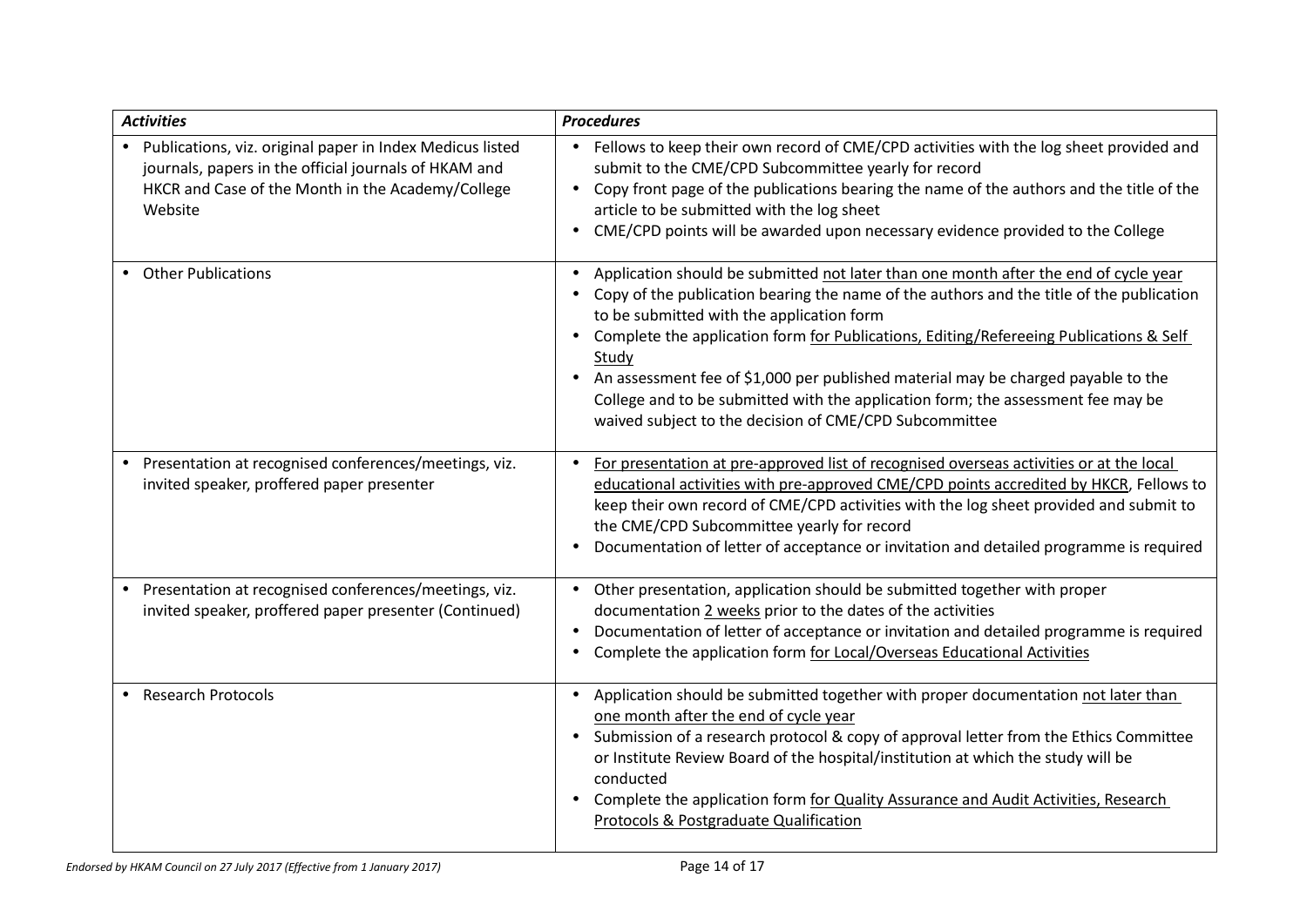| <b>Activities</b>                                                                                                                | <b>Procedures</b>                                                                                                                                                                                                                                                                                                                                                                                                                                                                                                                                                                                                                                                                                                                                                                                                             |
|----------------------------------------------------------------------------------------------------------------------------------|-------------------------------------------------------------------------------------------------------------------------------------------------------------------------------------------------------------------------------------------------------------------------------------------------------------------------------------------------------------------------------------------------------------------------------------------------------------------------------------------------------------------------------------------------------------------------------------------------------------------------------------------------------------------------------------------------------------------------------------------------------------------------------------------------------------------------------|
| • Postgraduate qualification, viz Postgraduate degree<br>directly related to Radiology, Clinical Oncology or Nuclear<br>Medicine | Application for approval should be submitted together with proper documentation 2<br>weeks prior to the dates of the activities<br>CME/CPD points will be awarded upon evidence of completion of the degree and<br>awarded the appropriate qualification provided to the College<br>Complete the application form for Quality Assurance and Audit Activities, Research<br>Protocols & Postgraduate Qualification                                                                                                                                                                                                                                                                                                                                                                                                              |
| • Self Study relating to Radiology, Clinical Oncology and<br><b>Nuclear Medicine</b>                                             | Submission of an original summary of no less than 100 words. This should contain the<br>$\bullet$<br>Fellow's own interpretation of the article/video and its relevance to one's clinical<br>practice. A duplicate or extract from part of the article/video or its abstract is not<br>considered an original summary for this purpose OR<br>Completion of MCQ related to the contents of the article or video with >50% of the<br>questions being correct or other assessment programme from printed journals or<br>electronic sources                                                                                                                                                                                                                                                                                       |
|                                                                                                                                  | For the articles in Index Medicus listed journals and the journals published by HKCR or<br>web based CME/CPD programmes at pre-approved list of recognised overseas activities,<br>Fellows to keep their own record of CME/CPD activities with the log sheet provided and<br>submit with documentation to the CME/CPD Subcommittee yearly for record                                                                                                                                                                                                                                                                                                                                                                                                                                                                          |
|                                                                                                                                  | For other self study relating to Radiology, Clinical Oncology and Nuclear Medicine, viz.<br>articles in non-Index Medicus listed journals, videotapes / multimedia teaching material,<br>a monograph or chapter of a book, web based CME/CPD programmes which are NOT on<br>the pre-approved list of recognised activities, two months prior application for approval<br>is required. Copy of the original article should be submitted with application for<br>assessment<br>Complete the application form for Publications, Editing/Refereeing Publications & Self<br>$\bullet$<br>Study<br>An assessment fee of \$1,000 per self study material may be charged payable to the<br>College and to be submitted with the application form; the assessment fee may be<br>waived subject to the decision of CME/CPD Subcommittee |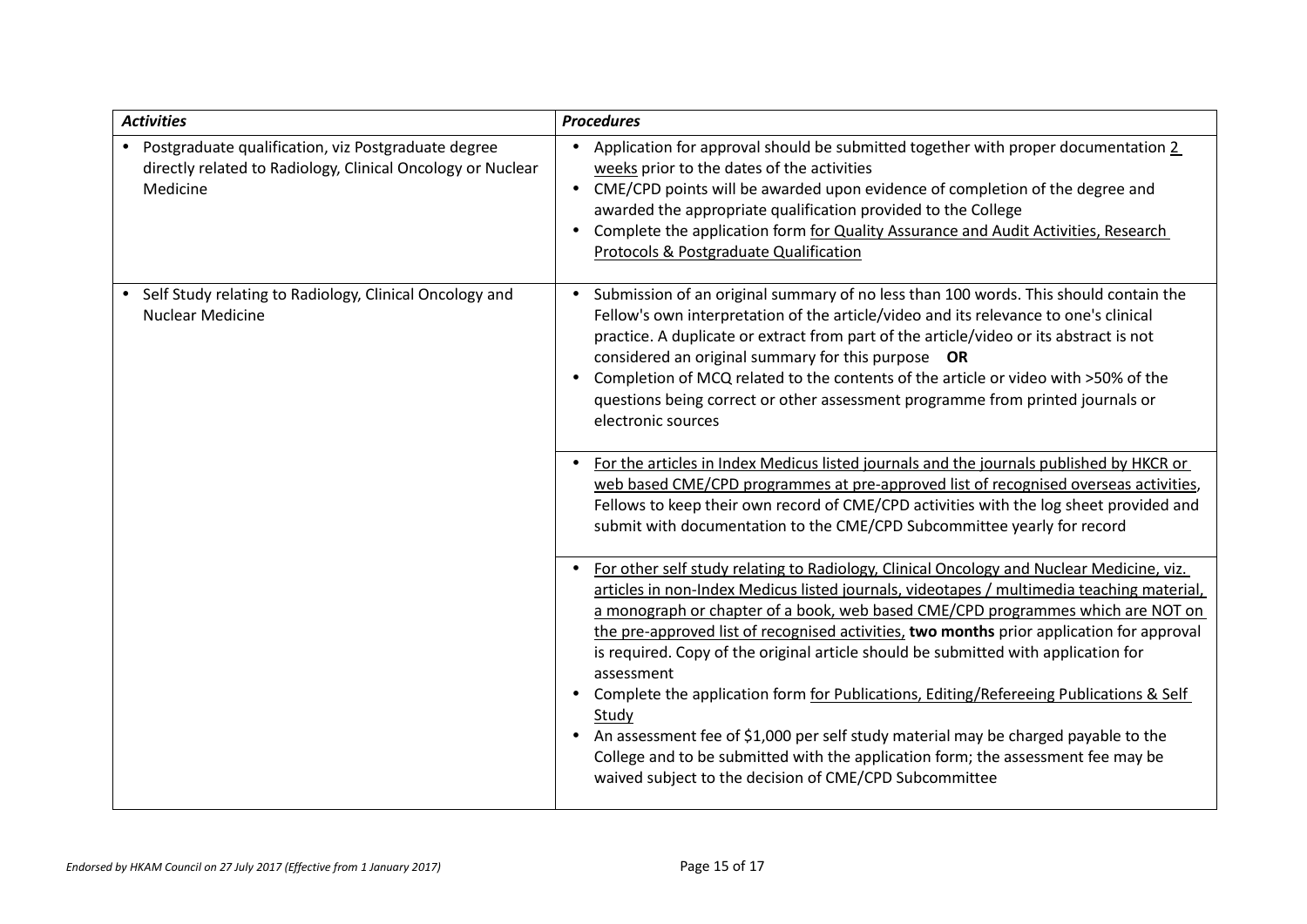| <b>Activities</b>                                                      | <b>Procedures</b>                                                                                                                                                                                                                                                                                                                                                                                                                                                                                                                                                                                                                                       |
|------------------------------------------------------------------------|---------------------------------------------------------------------------------------------------------------------------------------------------------------------------------------------------------------------------------------------------------------------------------------------------------------------------------------------------------------------------------------------------------------------------------------------------------------------------------------------------------------------------------------------------------------------------------------------------------------------------------------------------------|
| Editing or refereeing a paper in a recognized<br>peer-reviewed journal | For the edited/refereed papers in Index Medicus listed journals and the journals<br>published by HKCR, Fellows to keep their own record of CME/CPD activities with the log<br>sheet provided and submit with documentation to the CME/CPD Subcommittee yearly<br>for record<br>Documentation of a copy of invitation letter and front page of the papers bearing the<br>title of the article is required                                                                                                                                                                                                                                                |
|                                                                        | For other edited/refereed papers, application should be submitted not later than one<br>month after the end of cycle year<br>Documentation of a copy of invitation letter and front page of the papers bearing the<br>$\bullet$<br>title of the article to be submitted with the application form<br>Complete the application form for Publications, Editing/Refereeing Publications & Self<br>Study<br>An assessment fee of \$1,000 per edited/refereed paper may be charged payable to the<br>$\bullet$<br>College and to be submitted with the application form; the assessment fee may be<br>waived subject to the decision of CME/CPD Subcommittee |
| • Assessing Grant Applications                                         | Application should be submitted together with proper documentation not later than<br>one month after the end of cycle year<br>Documentation of a copy of invitation letter for assessing the grant applications to be<br>$\bullet$<br>submitted with the application form<br>Complete the application form for Grant Assessing, Local/Overseas Hands-on Clinical<br>$\bullet$<br>Attachment & Development of New Technologies or Services                                                                                                                                                                                                               |
| • Local/Overseas Hands-on Clinical Attachment Programme                | Application for approval should be submitted together with proper documentation 2<br>weeks prior to the dates of the activities<br>Submission of the report with a summary of no less than 250 words of the programme<br>$\bullet$<br>CME/CPD points will be awarded upon submission of report and certificate of<br>attendance provided to the College<br>Complete the application form for Grant Assessing, Local/Overseas Hands-on Clinical<br>$\bullet$<br>Attachment & Development of New Technologies or Services                                                                                                                                 |